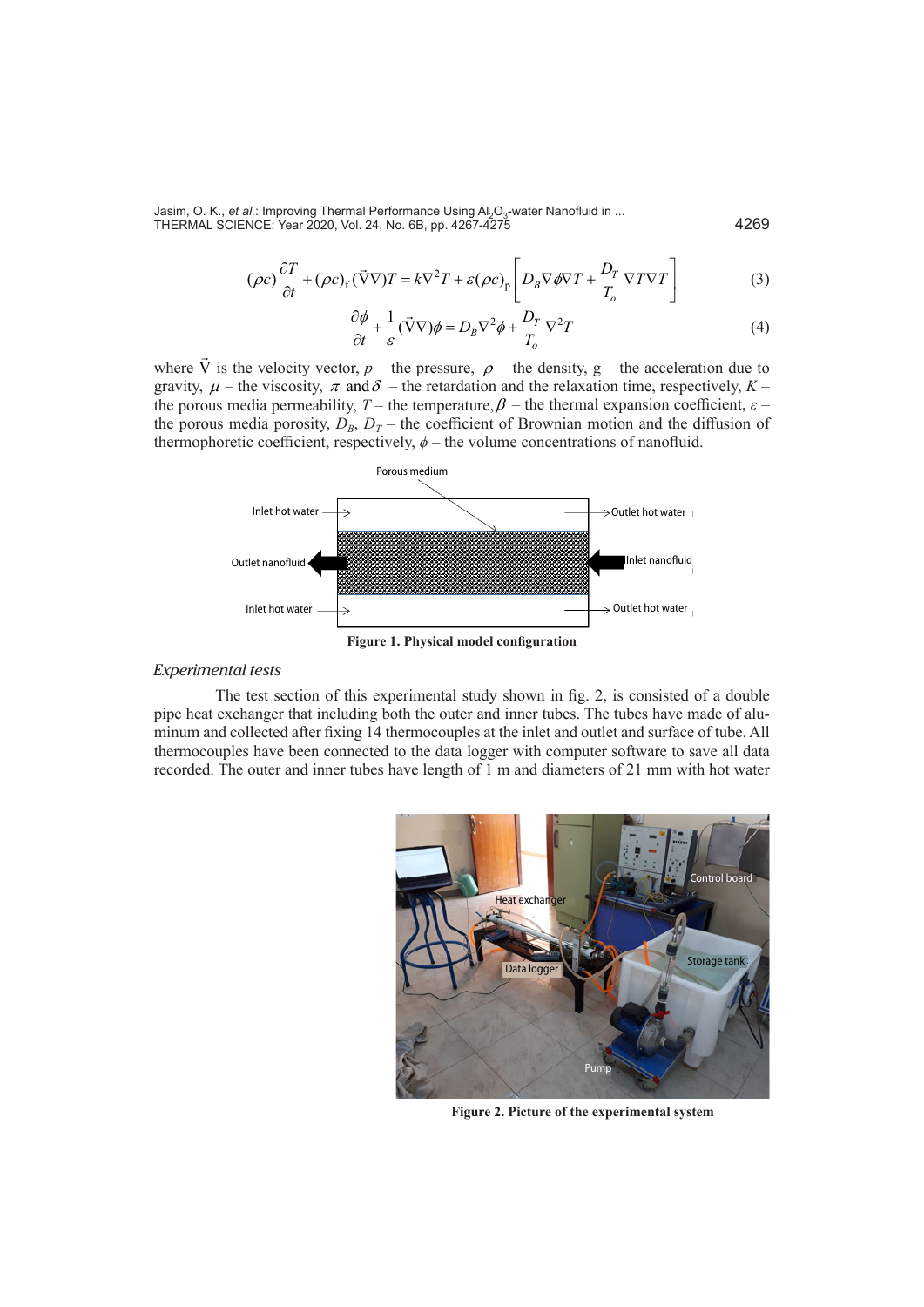One radiator with fan has been provided to cool nanofluid after exiting and heating by convection from hot water.

Before starting the experiment tests, water/ethanol solution has been flowing through the system to remove any scales inside the pipes [35]. After filling the cold tank with nanofluid and another hot tank with water, temperature of both water and nanofluid tanks are set, then setting the flow rate of each loop. The system has given enough time to reach steady state of velocity and temperature then recording the temperatures. All experiments have been repeated five times to ensure about repeatability and reproducibility of results.

## *Nanofluid preparation properties*

In order to estimate the nanofluid volume concentrations depending on nanoparticles volume,  $V_p$ , and basefluid volume,  $V_f$ , respectively eq. (5) below is used:

$$
\phi = \frac{V_p}{V_p + V_f} \tag{5}
$$

The pH test is using to test the nanofluids stability by OAKTON device for the nanofluid volume fraction. The pH value before and after tests refers to change of thermal properties and the nanofluid stability [23]. Alumina nano solid particle suspended in water as a basefluid undertaken are assumed as a Newtonian fluid, incompressible, single phase flow and an isotropic and all thermophysical properties have been taken form [23] referring to tab. 1.

|         | Density<br>$\lceil \text{kgm}^{-3} \rceil$ | Specific heat capacity<br>$[kJkg^{-1}K^{-1}]$ | Thermal conductivity<br>$\lceil Wm^{-1}K^{-1}\rceil$ |
|---------|--------------------------------------------|-----------------------------------------------|------------------------------------------------------|
| Water   | 998                                        | 4179                                          | 0.6                                                  |
| Alumina | 3970                                       | 765                                           | 40                                                   |

**Table 1. Thermosphysical properties of water and nanoparticles [13]**

In order to evaluate the nanofluid density,  $\rho_{\text{nft}}$  and specific heat capacity,  $C_{\text{nft}}$  can be calculated as following equations [16]:

$$
\rho_{\rm nf} = \left(\frac{\phi}{100}\right) \rho_{\rm p} + \left(1 - \frac{\phi}{100}\right) \rho_{\rm f} \tag{6}
$$

$$
C_{\rm nf} = \frac{\frac{\phi}{100} (\rho C)_{\rm p} + \left(1 - \frac{\phi}{100}\right) (\rho C)_{\rm f}}{\rho_{\rm nf}} \tag{7}
$$

The nanoparticles thermal conductivity suspended in the water has been evaluated theoretically by the Maxwell model [16]:

$$
k_{\rm nf} = \frac{k_{\rm p} + 2k_{\rm m} - 2\varphi(k_{\rm w} - k_{\rm p})}{k_{\rm p} + 2k_{\rm w} + \varphi(k_{\rm w} - k_{\rm p})} k_{\rm w}
$$
(8)

To estimate the nanofluid viscosity,  $\mu_{\rm nfs}$  theoretically, Einstein model is adopted as [16]:

$$
\mu_{\text{nf}} = (1 + 2.5\phi)\mu_{\text{f}} \tag{9}
$$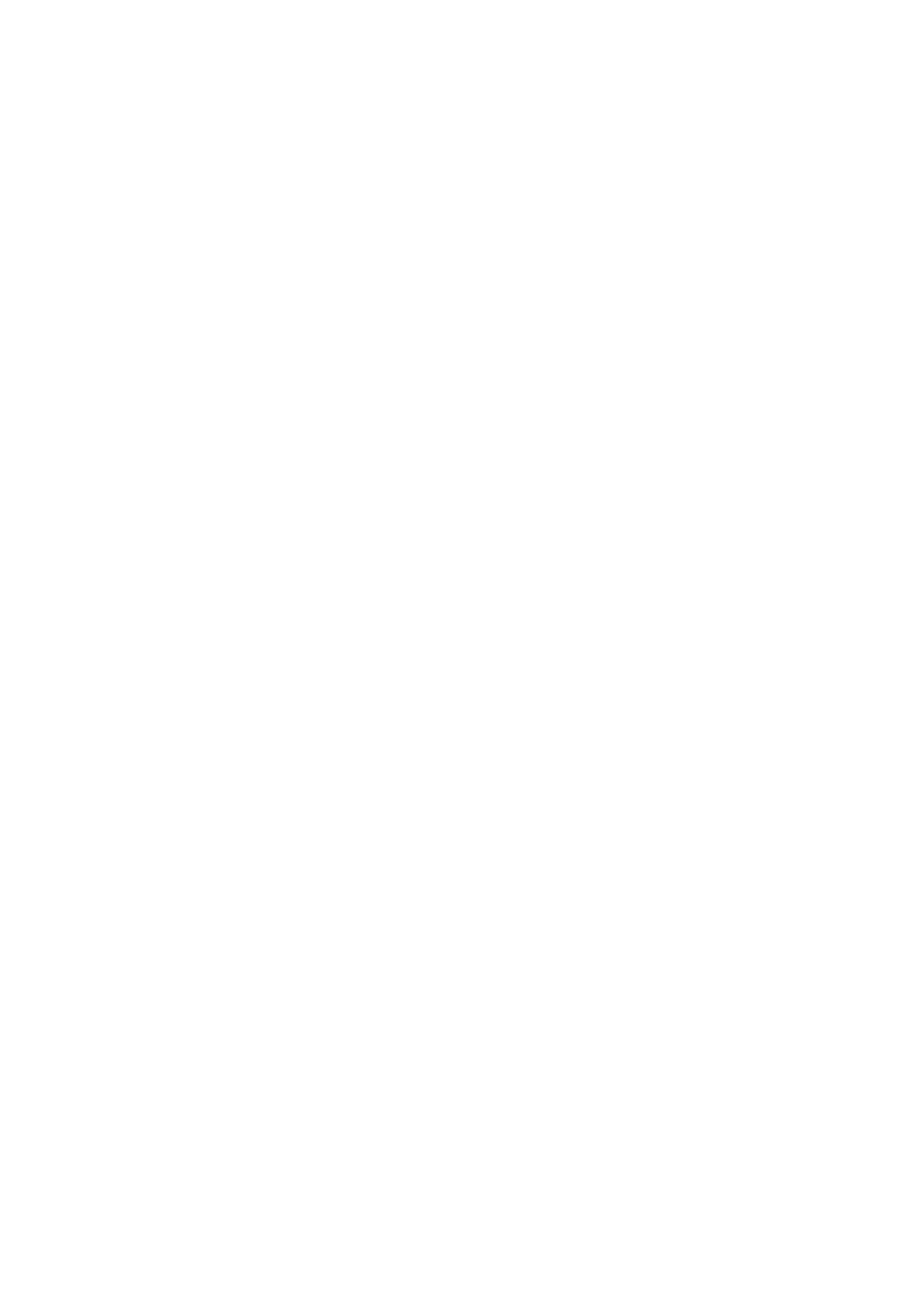

**Figure 3. Direction of flow affected to temperature**

rection. The temperature profile along the tube length is increasing from inlet to outlet of inner tube by 2 °C for pure water only. The inlet temperatures of inner and outer tubes are 28 °C and 50 °C, respectively.

Figures 4-8 are including six cases that pure water through inner tube, pure water through inner tube is filling porous media, 0.5% nanofluid volume fraction through inner tube, 0.5% nanofluid volume fraction through inner tube is filling porous media, 1% nanofluid volume fraction through inner tube and 1% nanofluid volume fraction through inner tube is filling porous media.

Figure 4 indicates that temperature distribution along tube length under two volume

flow-rates 2 Lpm and 5 Lpm. It can be noted that the temperature increases along the tube length for all six cases. The minimum temperature values are found by using pure water in the inner tube, while the maximum temperature values are recorded under using 1% nanofluid and inner tube filling with porous media.



**Figure 4. Temperature distribution along tube length for six cases; (a)**  $Q = 2$  **Lpm** and (b)  $Q = 5$  Lpm

Similar behaviors for NTU and effectiveness are shown in figs. 5 and 6. It seems both NTU and effectiveness are increasing as increase in the volume flow-rate and the maximum deviations are 12% and 23%, respectively. Additionally, the using of 1% alumina nanofluid through inner tube filling with porous media has the highest values of NTU and effectiveness. The reason to increase of the NTU and effectiveness values is dependent them on the overall heat transfer coefficient that increasing with increase of nanofluid volume fractions [13].

Figure 7 demonstrates that overall heat transfer coefficient with different volume flow-rates and six cases of this study. It can be seen that the overall heat transfer coefficient increases as increase of volume flow-rates and the deviation between them is approximately 20%. Likewise, it is increased due to increase of porous media size and nanoparticle volume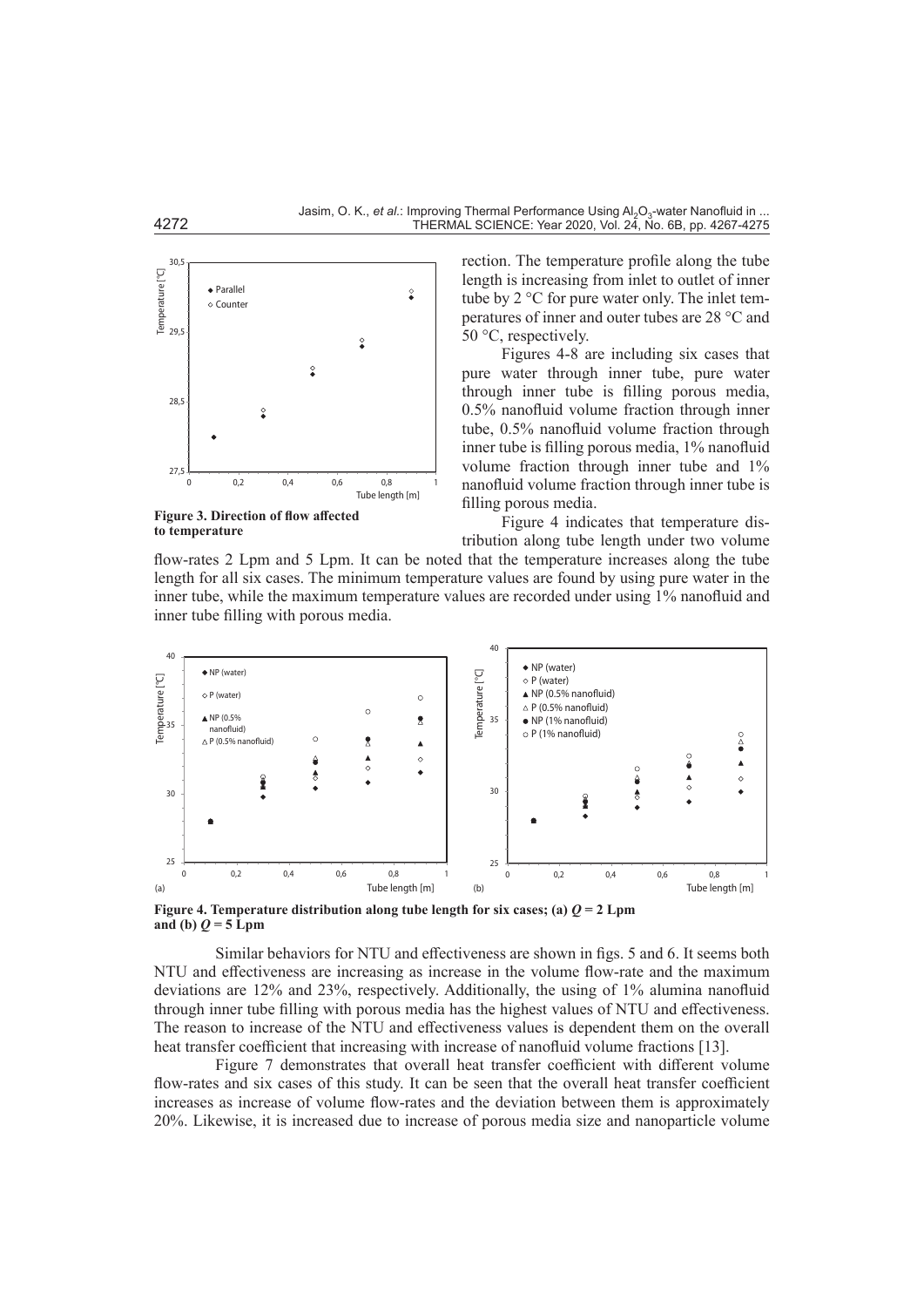

**Figure 5. The NTU against volume flow-rate for six cases**

**Figure 6. Effectiveness against volume flow-rate for six cases**

concentrations. The reason to heat transfer enhancement may be related to the thermal conductivity enhancement of nanofluid and the reduction of boundary-layer on the tube walls by porous media [13].



## **Conclusions**

This project presents an experimental investigation into heat transfer parameter in a double pipe heat exchanger with parallel and counter flow by adding a porous media with size of 3 mm particles and flowing alumina nanofluid with two volume fractions through the inner pipe. While the hot water with constant inlet temperature flow through the outer pipe of the heat exchanger. The experimental tests and theoretical calculations have concluding that:

• The axial temperature profile of outer surface of inner pipe increases towards the ends of heat exchanger with slightly deviation between the counter and parallel flow.